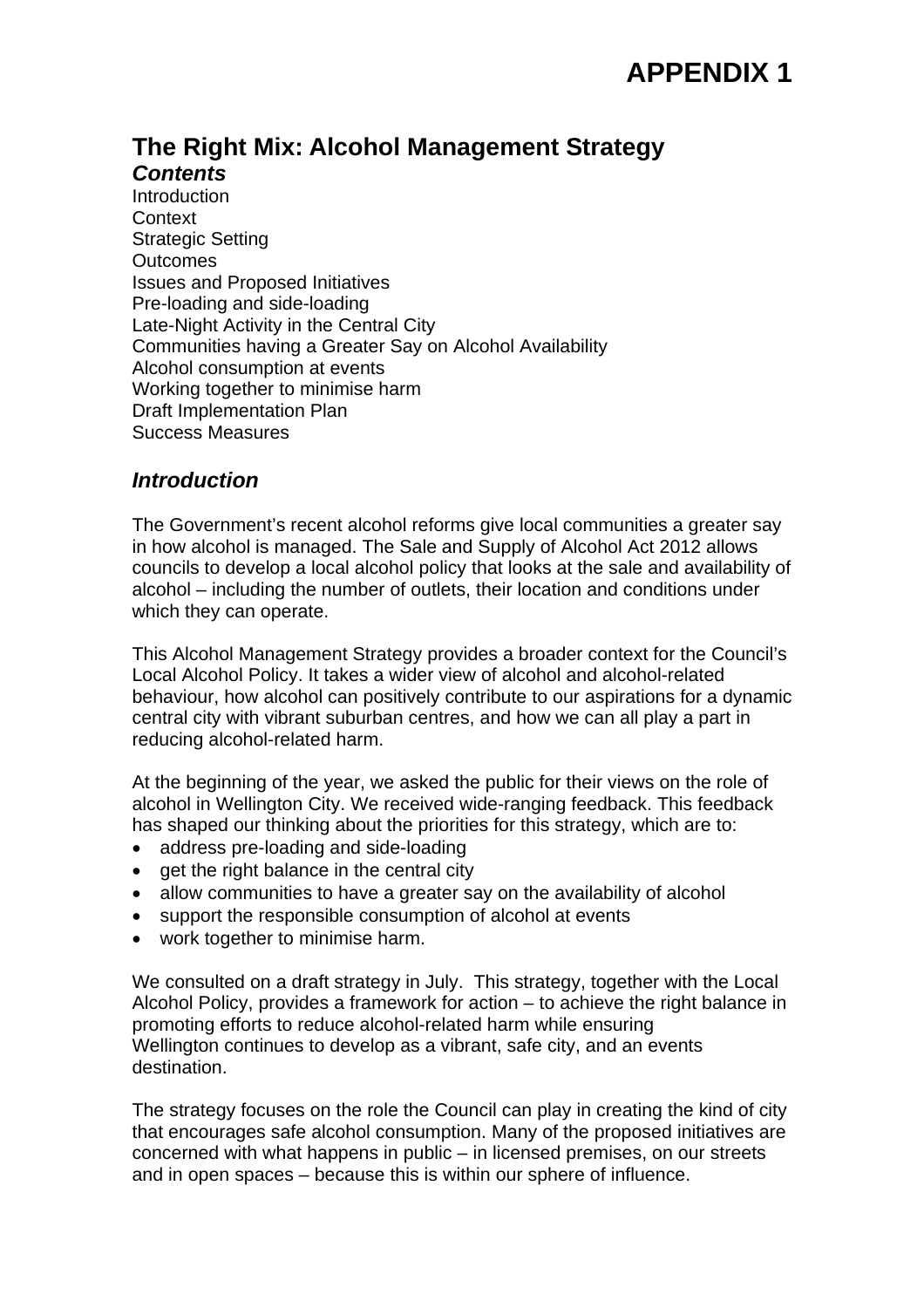Some aspects are outside our control, such as minimum pricing on alcohol. In these circumstances, the strategy outlines how the Council will work with licensees, government agencies and community organisations to achieve the outcomes sought by our communities. The strategy includes an issues and initiatives section, which outlines our proposed response to the feedback received during the earlier community engagement programme.

# *Context*

Wellington City has a different pattern of alcohol consumption to the rest of New Zealand.

#### **Wellington City is a nationally significant entertainment destination…**

Figures from Positively Wellington Tourism show that domestic visitors contribute \$557 million to the Wellington economy. The city's entertainment offering, accompanied by the availability of alcohol, supports Wellington's position as one of New Zealand's most popular domestic tourism destinations.

#### **So a greater proportion of our drinking takes place in public…**

Figures from ACC show that Wellington has 26 on-licences (bars and restaurants) per 10,000 people compared to 18 per 10,000 people for the rest of New Zealand.

#### **Much of this is happening in the central city…**

Figures from the District Licensing Agency show that 71 percent of all alcohol licences are issued in the Lambton Ward with 79 percent of these being bars, night clubs and restaurants.

#### **It means we have an active late-night economy…**

Figures from Hospitality New Zealand show that electronic card transactions in the Wellington region between 4–7am total \$33m per year – 22 percent of all late-night transactions nationally.

#### **But there is a skewed activity mix…**

Figures from the District Licensing Agency show that of the 31 licences operating later than 3am (excluding hotels and the airport), 21 are classified as taverns.

#### **And there is more harm generated as the night goes on…**

Figures from the Police show that nationally the predicted rate of alcohol-related offending doubles between 1–2am, doubles again between 2–3am, and doubles again between 3–5am.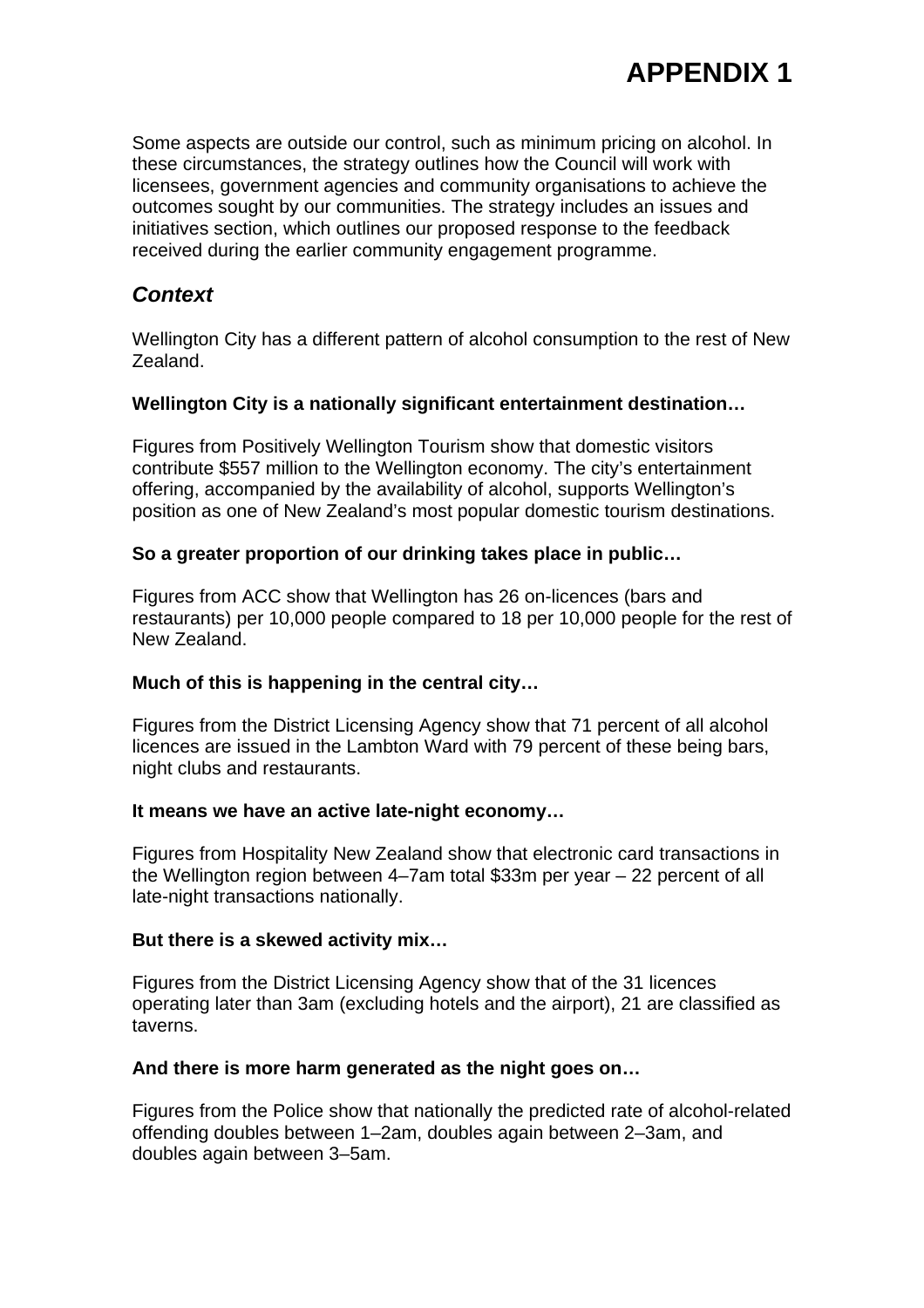#### **Alcohol-related harm is also greater for young men…**

Figures from Regional Public Health show that males aged 15–29 comprise 37 percent of all alcohol-related presentations at Wellington Hospital's emergency department.

#### **Especially for young men who live in the south of the city...**

Figures from Regional Public Health show males aged 15–29 living in the south of the city, from Mt Cook to Island Bay, have alcohol-related presentation rates that are more than double the average for this age group.

#### **But alcohol consumption is not limited to young people...**

Figures from a recent survey of 1000 residents in Wellington show that 94 percent of respondents consume alcohol and 63 percent said they do so at least once a week.

#### **Yet we are concerned that alcohol consumption does more harm than good…**

Figures from the same survey show that 50 percent of respondents thought the harm caused by alcohol outweighs the benefits. Only 19 percent thought the benefits outweigh the harm.

## *Strategic Setting*

This strategy promotes safe and responsible alcohol consumption, and minimising alcohol-related harm while promoting a dynamic central city with vibrant suburban centres. It plays an important role in achieving our Wellington Towards 2040: Smart Capital vision.

Smart Capital has two goals that are particularly relevant to this strategy:

**Dynamic Central City** – The central city will be a vibrant and creative place, helping Wellington to offer the lifestyle, entertainment and amenity of a much bigger city. The CBD will continue to drive the regional economy.

**People-centred City** – Wellington's people centred city will be healthy, vibrant, affordable and resilient, with a strong sense of identity and 'place' expressed through urban form, openness and accessibility for its current and future populations.

There is an overlap between these strategic goals and the objectives of the Sale and Supply of Alcohol Act 2012. For the central city, this means:

- supporting a city rhythm transitioning the city through:
	- daytime commerce
		- evening entertainment
		- late night bars and clubs, more evening Entertainment
		- morning sleep, city regeneration: cleaning and rest.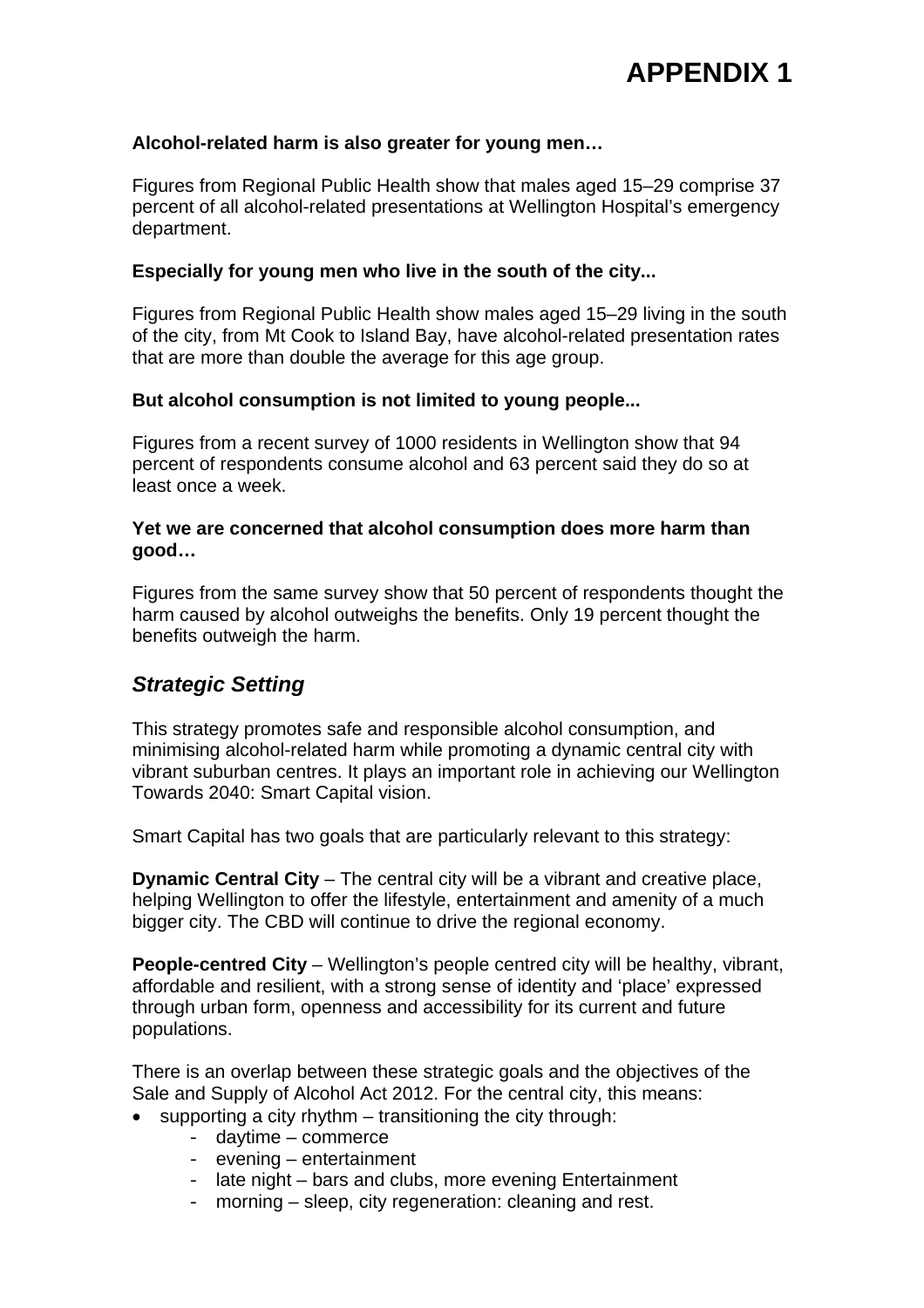- promoting a dynamic night-time economy with well-managed and designed pockets of vibrancy that offer a balanced mix of alcohol and nonalcohol trading activity
- creating a safe and welcoming city where risks are effectively managed and inner-city residents are involved in decisions about alcohol availability
- building an accessible city where people can safely and easily move into and out of the central city and between different zones within the central city.

For the suburbs, this means:

- supporting vibrant town centres and suburban hubs that provide appropriate spaces for economic activity, socialisation and community activity
- supporting local amenities ensuring there are vibrant suburban centres that are pleasant and agreeable places to live alongside, created through greater regulation on the sale of alcohol compared to the central city.

The central city will be a vibrant and creative place, helping Wellington to offer the lifestyle, entertainment and amenity of a much bigger city

# *Outcomes*

The outcomes sought by this strategy are:

- reduced harm: a reduction in the amount of harm and vandalism created by the excessive consumption of alcohol and drinking in public places
- increased vibrancy: an increase in late-night activity in the central city with less emphasis on alcohol consumption
- improved amenity: an improvement in suburban, inner-city and open space amenity
- greater personal responsibility: an increase in the safe and responsible consumption of alcohol
- greater collaboration: more shared responses to alcohol-related issues from licensees, local and central government, and community organisations.

# *Issues and Initiatives*

We heard a wide range of views through our community engagement programme. This section outlines our responses to the main issues raised.

# **Pre-loading and side-loading**

The most common issue raised was concern about excessive pre-loading and side-loading.

Pre-loading is where people consume alcohol purchased from bottle stores and supermarkets at home, before going out to bars, night clubs and restaurants.

Side-loading is where alcohol purchased from a bottle store or supermarket is consumed while travelling to, queuing to enter, or within bars, night clubs and restaurants.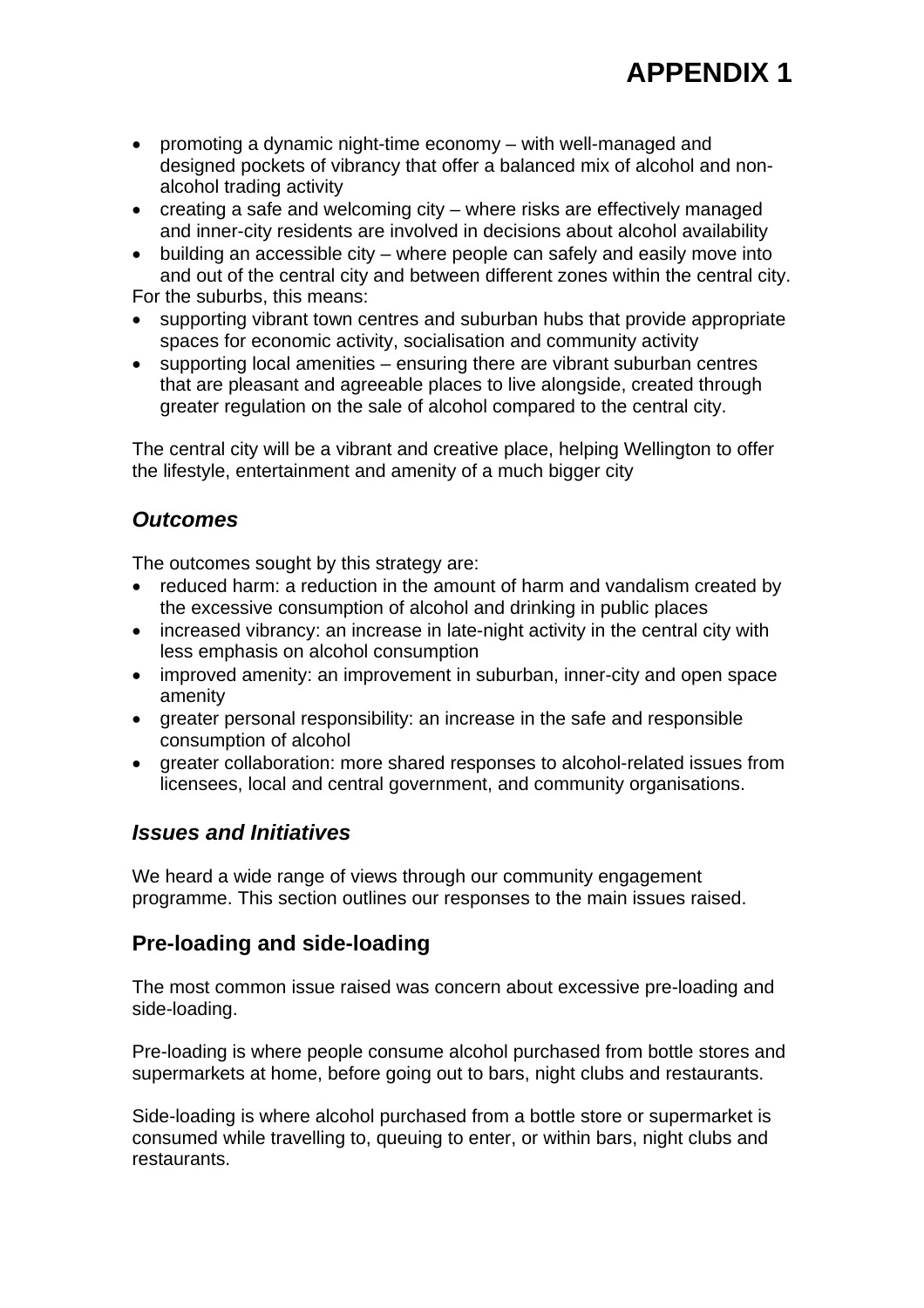While having a drink or two beforehand is part of a great night out for many of us, excessive drinking before entering licensed premises plays a major role in generating alcohol-related harm. It also detracts from our enjoyment of events, and puts pressure on bars, night clubs and restaurants to manage problems that are not of their making.

Addressing pre-loading and side-loading is a complex issue. It involves societal attitudes to drinking, purchasing patterns for price-sensitive groups, such as young people and those on low incomes, and the comparative availability of alcohol in different types of licensed premises. So the initiatives should be seen as a package to effect change over the medium term.

## **Initiatives**

## *Establish a 'Capital Hosts' group for off-licensees*

Capital Hosts is an on-licence industry group with the goal of improving the quality and compliance of bars, night clubs and restaurants. Establishing a similar group for supermarkets and bottle stores would increase corporate responsibility for the sale of alcohol, drive better compliance practices and improve communication with organisations such as the Police.

## *Explore establishing a trial for reduced off-licence hours*

We initially considered reducing all off-license trading hours to 9pm as an initiative to curb spontaneous 'topping up" purchasing. However, there is no New Zealand specific evidence to demonstrate reducing off-licence trading hours reduces alcohol-related harm. So we don't know whether reducing trading hours will have the desired effect or will people just work around it by purchasing their alcohol earlier in the day. So we will work with licensees to establish a voluntary accord for a six-month trial of 9pm closing of off-licences in the central city and the south of the city on Friday and Saturday. The trial would be independently evaluated and we are seeking support from central government for the evaluation. The results of the trial would then inform the future decisions on off-licence hours by the District Licensing Committee

## *Advocate for the Government to further investigate minimum pricing and prohibiting price advertising*

Increasing the minimum price for alcohol, particularly for products that are attractive to young people, was a solution suggested by a number of people during the community engagement programme. The Council does not have the ability to place a minimum price on alcohol but we can advocate for the Government to further consider this issue together with price advertising.

#### *Explore regulatory and education tools to support Wellington as a safe and vibrant entertainment destination*

We received a lot of submission feedback that there needs to be more emphasis placed on personal responsibility. There was strong interest in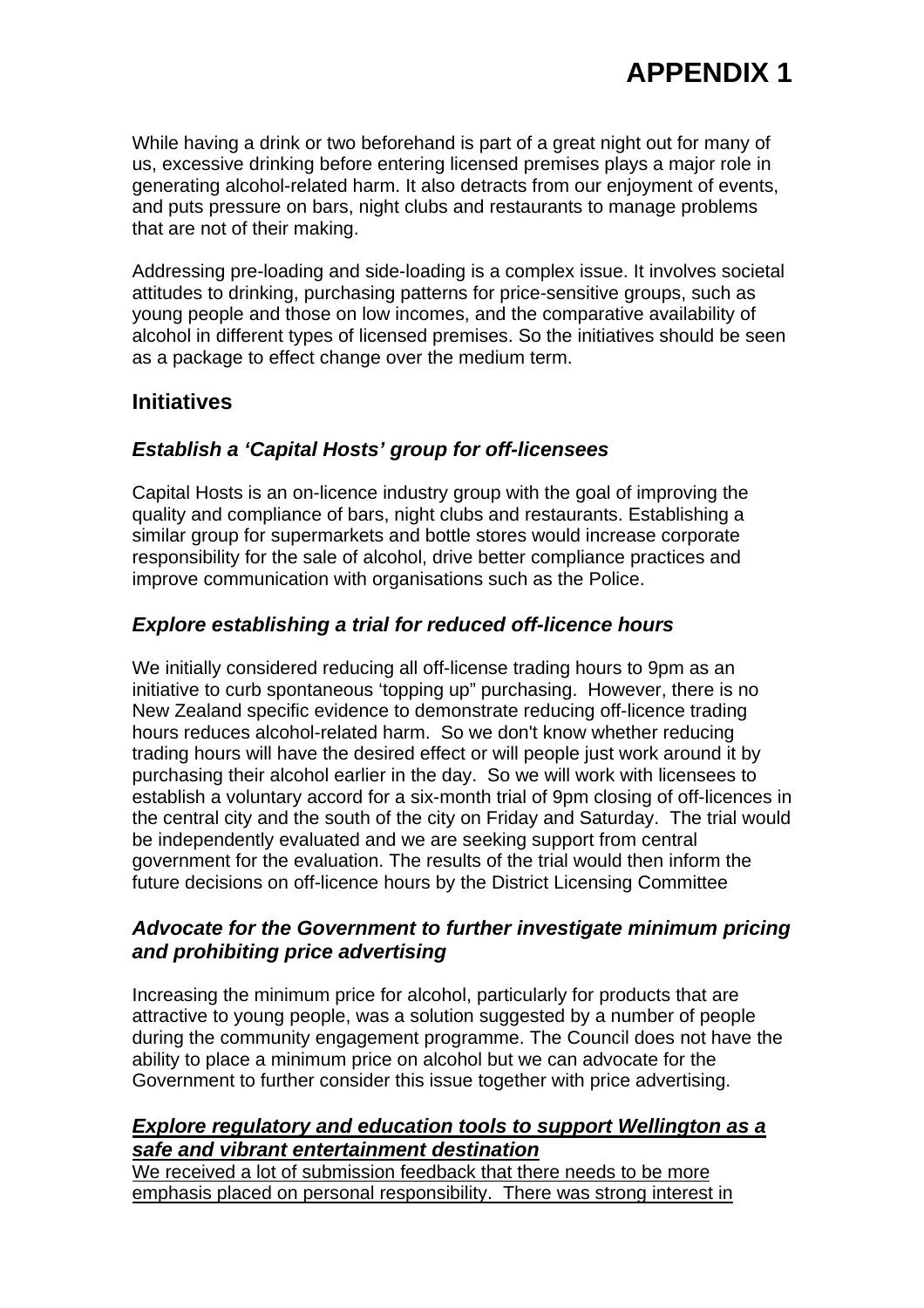making being intoxicated in a public place an offence to drive behaviour change in the same way attitudes to drink driving changed over a generation due to a combination of enforcement and social marketing.

We will investigate the regulatory and educational tools at our disposal to ensure Wellington is a safe and vibrant entertainment destination. This includes options for making public intoxication an offence. The central city is the region's premier entertainment destination so we will be looking at how these tools can be consistently deployed across the region.

## *Explore a regional approach to making being intoxicated in public an offence*

We received a lot of submission feedback that there needs to be more emphasis placed on personal responsibility. There was a lot of interest in making being intoxicated in a public place an offence to drive behaviour change in the same way attitudes to drink driving changed over a generation due to a combination of enforcement and social marketing.

There are some legal hurdles, such as how this affects people's right to freedom of movement, and practical hurdles, like determining when people are intoxicated and how best to enforce the restriction without escalating matters, to overcome. We see a regional approach as having the greatest chance of success because it offsets the risk that if the rules only applied to Wellington City because it sets consistent behaviour expectations across the region.

## *Work with the Health Promotion Agency and industry organisations on social marketing campaigns*

Social marketing campaigns are effective in creating medium-term behavioural change. To change attitudes to pre-loading and side-loading, the Council will work with industry organisations to increase the reach and tailor the message of nationwide social marketing campaigns run by the Health Promotion Agency. We see social media playing a key role in getting the message out about excessive pre-loading and side-loading being unacceptable.

# *Widen and strengthen the central city liquor ban*

Feedback received shows that the central city liquor ban has been successful in improving a sense of safety and setting expectations for behaviour in the central city. The Police have also used the bylaw to curb drinking in public places. Changes in legislation mean that from 18 December this year, publiclyaccessible private property, such as car parking buildings, will also be subject to the liquor ban. The liquor ban could be extended to cover:

- those areas in the south of the city that are over-represented in alcoholrelated presentations at Wellington Hospital's emergency department
- along the main walking routes from the west into the central city where there have been problems with litter and vandalism.

The way the liquor ban is enforced will also be strengthened through better coordination between the Police and the Council's Local Hosts, to set the tone for what is acceptable behaviour for people in the central city, particularly late at night.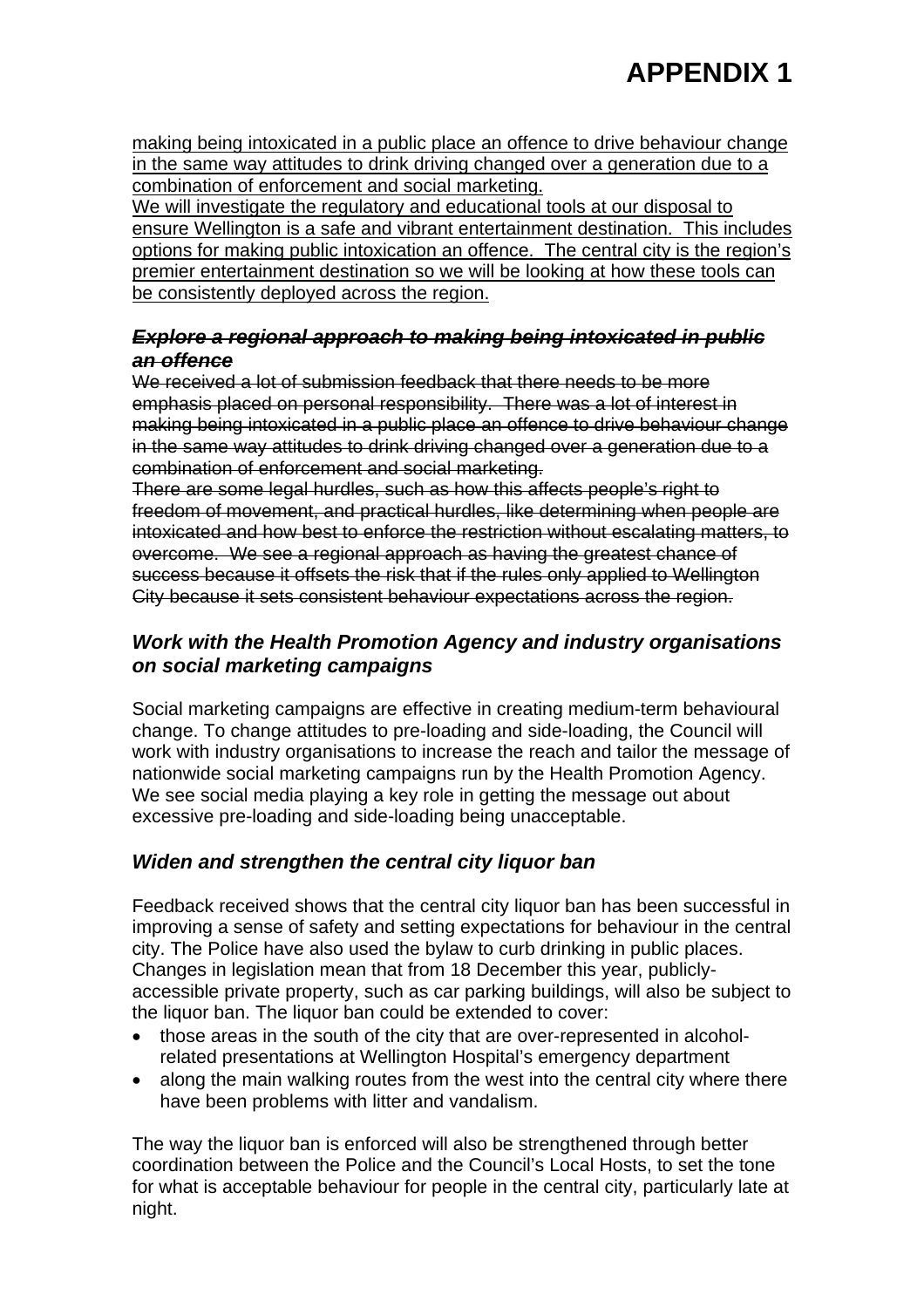## *Encourage better practices to identify intoxicated people entering major events*

The screening of intoxicated people entering licensed premises and events can play a pivotal role in curbing pre-loading. The industry already has an effective means of screening to assist licensees with identifying intoxicated people. This can be supported by working with Police and event operators to send a clear message that people who excessively pre-load will be denied entry to events.

# **Late-Night Activity in the Central City**

Another common issue raised was concern about the harm generated from an over-emphasis on alcohol consumption late at night in the central city. The concern is about people's safety in the central city, the lack of non-alcohol activities and the ability for people to get home safely. We also heard that latenight trading contributed to Wellington's reputation as a stellar events destination and we should be doing more to encourage a diverse range of latenight activities.

Alcohol-related harm is significantly increased during the early hours of the morning. Factors making late-night trading riskier include preloading and sideloading, the numbers of people coming into the central city from throughout the region and beyond, and how the central city is designed and managed. While we can manage when, where and how alcohol is sold late at night through the Local Alcohol Policy, it will also require public and private sector investment to create a safe and vibrant environment.

# **Initiatives**

## *Support initiatives to increase non-alcohol activities in the evening and late-night entertainment*

The availability of venues and street activities that cater for a diverse range of customers is essential to achieving a safe and vibrant central city. We will work with public and private sector partners to support initiatives such as a technology hub, street vendors and entertainment, developing a calendar of activities, and leveraging the Courtenay Place triage to create a chill-out zone.

## *Develop an urban design plans where entertainment venues cluster*

Good urban design in places where entertainment venues cluster will ensure that people can safely use streets, footpaths and open spaces. Urban design considerations include:

- locating seats and other amenities to eliminate 'pinch points' that can lead to a crush of people
- creating spaces in which late-night non-alcohol activities can safely take place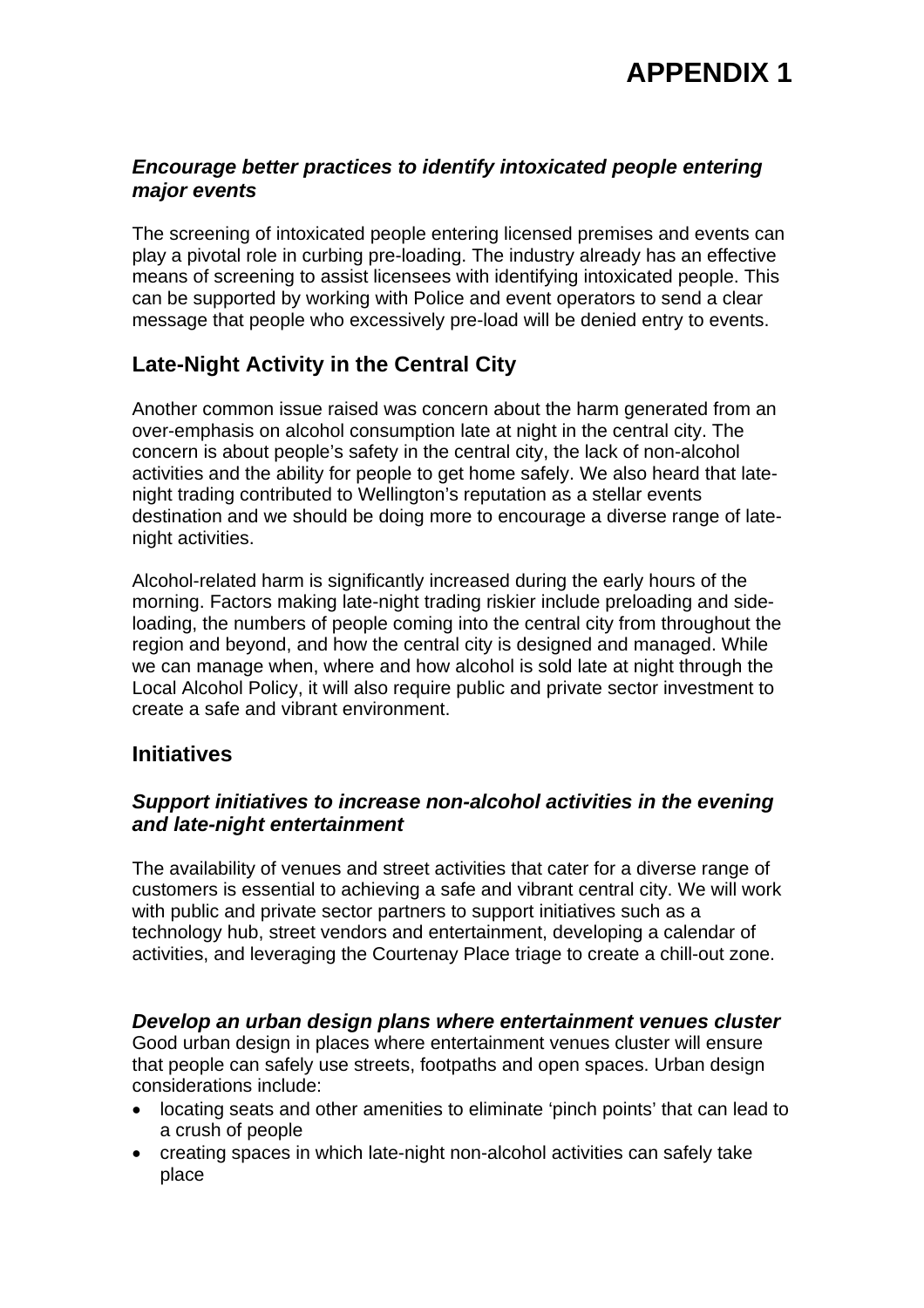- locating bus stops and taxi stands so that people can safely and easily enter and leave the precinct places where entertainment venues cluster
- using lights to give the precinct places where entertainment venues cluster a discernible look as safe, late-night entertainment zones and to signal when it's time to go home.

### *Improve late-night transport options*

The lack of affordable late-night transport options is why many people stay on later than they intended or choose to sleep rough until public transport services start in the early morning. We will work with public and private sector partners to make it easier for people to get home late at night. Possible initiatives include increasing public or corporate-sponsored late-night bus services, and fixedprice taxis being available from participating venues.

#### *Improved street cleaning and rubbish collection in the central city*

Better amenities such as more rubbish bins and improved street cleaning will help to set the tone in places where entertainment venues cluster. Overflowing rubbish bins create hotspots for crime, and street cleaning is essential in refreshing the central city for the following day's business. We propose more frequent emptying of rubbish bins and more street and doorway cleaning to enhance places where entertainment venues cluster.

### *Investigate ways of improving residential amenity in the central city*

The Council's Central City Framework encourages a mix of residential, business and entertainment activities to create a healthy city rhythm. Places where entertainment venues cluster need such a mix to ensure it is lively, with different types of activities at different times of day and night. An important factor will be to ensure residential amenity is not eroded through noise and nuisance from late-night activities.

We will work with residents in places where entertainment venues cluster to improve amenity, such as noise insulation options, conditions on the cleaning of, and noise from, licensed premises, and more robust building design standards for new residential development. The Council will develop processes for communicating and engaging with residents on the design of the precinct places where entertainment venues cluster, through automatic hearings of new licence applications and renewals. It will also encourage an inner-city resident representative on the Wellington Licensee Forum.

## **Communities having a greater say on alcohol availability**

Communities have told us there are widely-shared concerns about the availability of alcohol. These relate to the number of bottle stores in local communities, their proximity to sensitive facilities such as schools, and the hours of operation. We also heard that people want to see more restaurants and well-managed off-licences.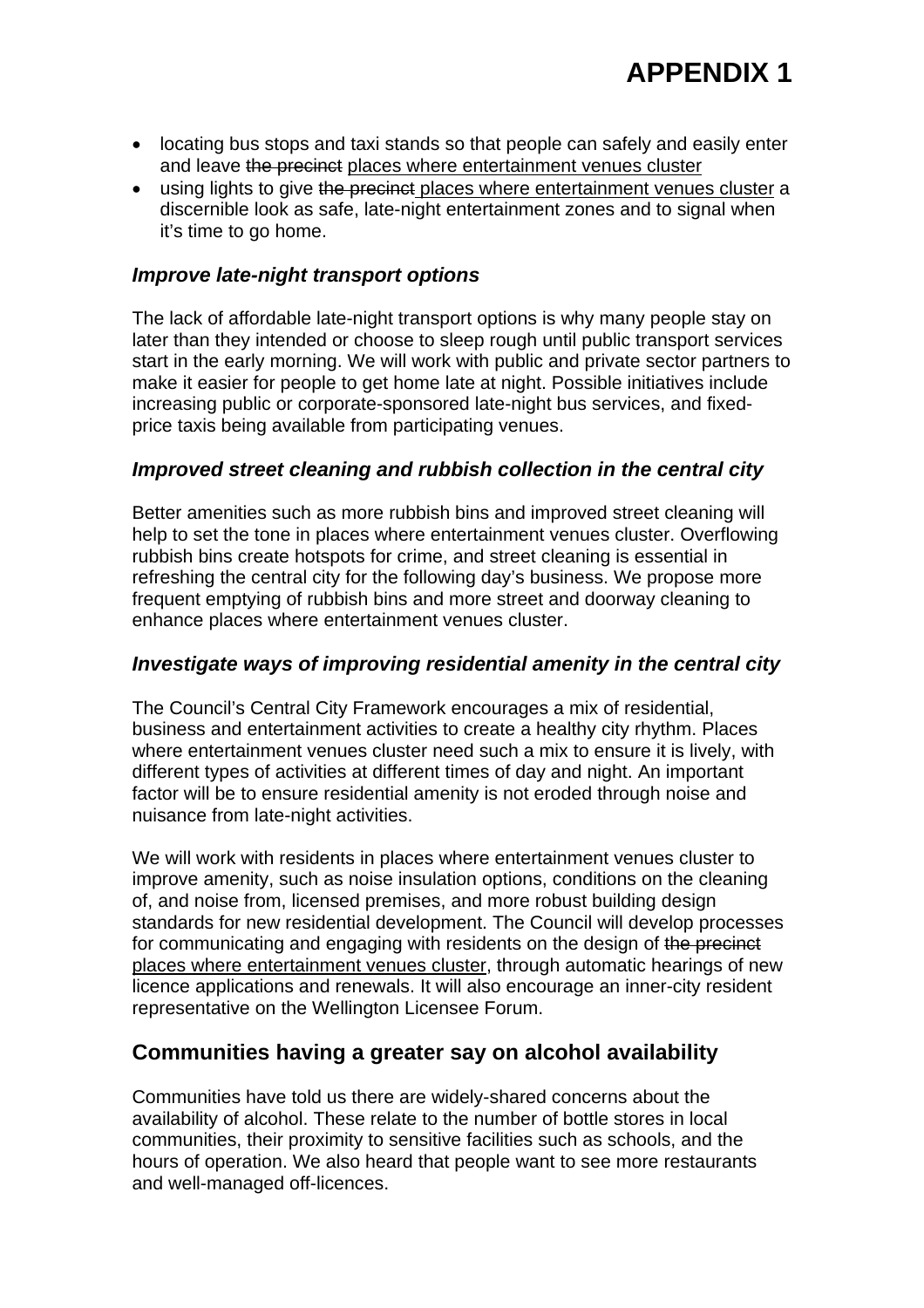## **Initiatives**

## *Introducing automatic hearings for proximity and density matters*

The Local Alcohol Policy addresses these concerns by proposing that proximity and density are matters for the District Licensing Committee, the new body that will issue licences, to consider as part of approving applications.

The policy does not place any caps on the number of licensed promises in a locality nor automatically prohibit the establishment of licensed premises next to facilities such as schools. Instead, it allows for the District Licensing Committee to consider each application on its merits with input from local communities.

This will be achieved by ensuring there is an automatic hearing for applications are proposed to be for premises adjacent to sensitive facilities or for high-risk applications within 100 metres of such facilities in the central city and for high to medium risk applications in the south of the city

an application that has been assessed as medium or high risk is within 100 metres of sensitive facilities.

We will also invest in better notification systems, such as web alerts, to make local communities aware of licence applications and when there is an opportunity to present to a District Licensing Committee.

# **Alcohol consumption at events**

Feedback from the community engagement shows there is concern about the amount of alcohol-related harm and nuisance in and around major events. While some leeway was considered appropriate to support our reputation as a premier entertainment destination, the balance was seen as skewed.

We know that event management practices are improving, particularly since the Rugby World Cup. This assists in setting the tone for acceptable behaviour at events and supporting activities in the central city. We also heard that a wellrounded calendar of activities was needed to support the goal of dynamic central city.

## **Initiatives**

## *Work with venue managers and event organisers to continuously improve alcohol management plans for large-scale events*

Major event organisers have been developing Special Event Alcohol Management Plans for some time. This has led to innovations like the wristbanding of people at the Wellington International Sevens. The Council will work with events organisers and venue managers to ensure responsible consumption at events, including steps to reinforce the message that excessive pre-loading is unacceptable, such as investigating the confiscation of tickets of intoxicated people entering events.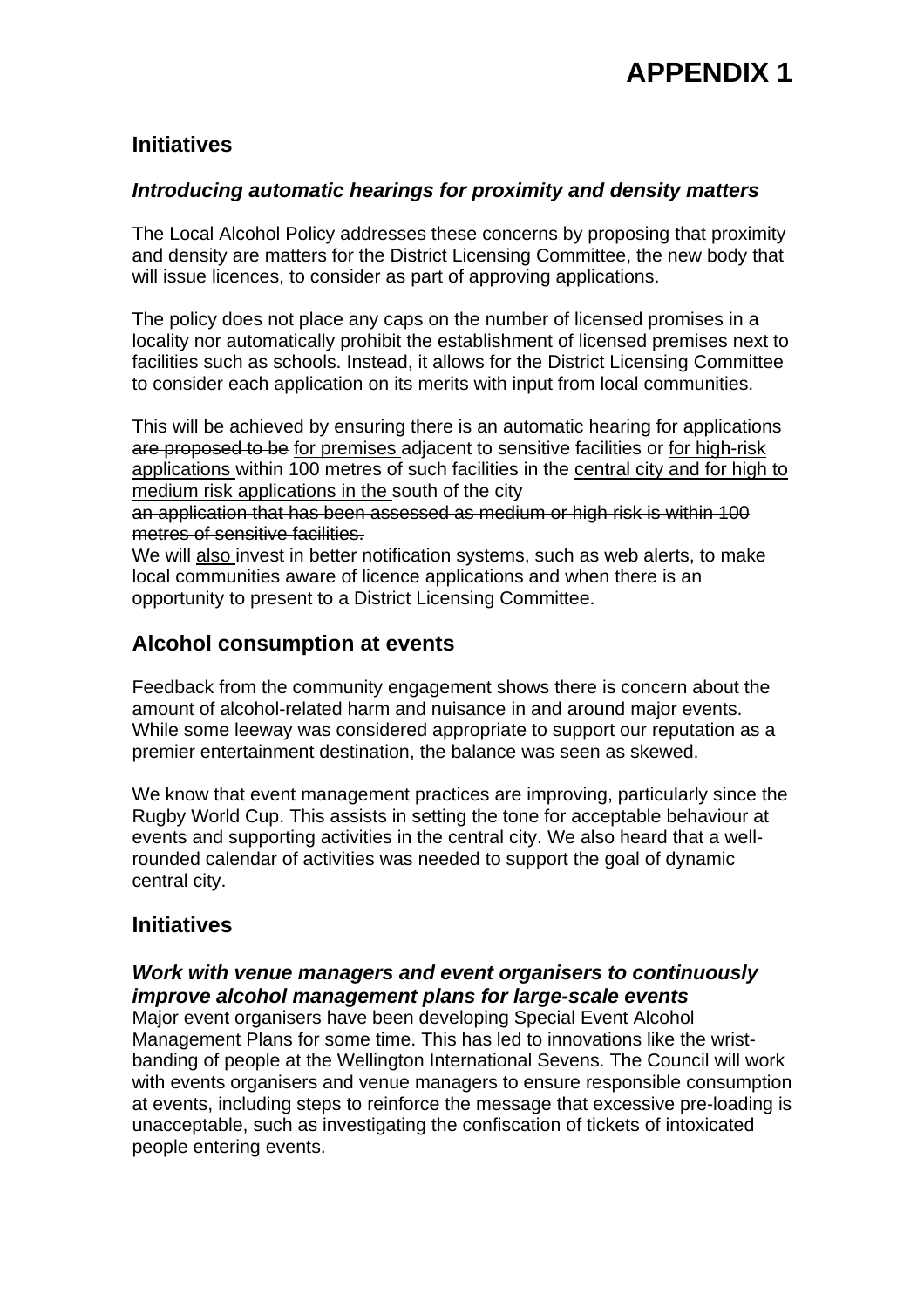

## *Work with the business and community sectors to build a full calendar of central city activities*

Creating a better balance between alcohol and non-alcohol activities late at night in the central city was seen a good way of creating a more vibrant and safe late-night experience. The Council will work with the hospitality sector, companies with a youth focus, and community and arts groups to build a full calendar of central city activities. This calendar would be particularly active from September to May on Fridays and Saturdays, with late-night activities focused in places where entertainment venues cluster. These activities would also include family-friendly and youth-focused events without alcohol to complement events where alcohol is available.

## *Develop a sponsorship policy for events and facilities, which includes a position on alcohol sponsorship*

Communities expressed concern about alcohol sponsorship of events, particularly youth-focused events, and in our recreation and community facilities and open spaces. The Council will develop a sponsorship policy that outlines when alcohol sponsorship is appropriate and the conditions for our own events and venues and events, and venues managed by organisations such as Positively Wellington Venues.

# **Working together to minimise harm**

Minimising alcohol-related harm is a complex issue. Individuals hold the key. Licensees, the Council and central government, and community organisations can also play a role in promoting safe and responsible alcohol consumption in our city.

## **Initiatives**

## *Increasing cross-sector collaboration*

The following initiatives will increase cross-sector collaboration:

- co-locate licensing and enforcement staff from the Council, Regional Public Health and the Police to ensure robust and coordinated advice to District Licensing Committees
- $\bullet$  support the Trauma Intelligence Group a collaborative data-sharing initiative between agencies that supports accurate reporting on alcoholrelated harm in Wellington City
- address the issue of alcohol and homelessness through Te Mahana (the strategy to end homelessness in Wellington)
- hold regular meetings between the Mayor and Police District Commander to keep the strategy top of mind
- report back regularly to stakeholders on the progress made in achieving the outcomes of the strategy
- work with Capital Hosts to promote initiatives for reducing alcohol-related harm, increasing personal responsibility and creating a vibrant central city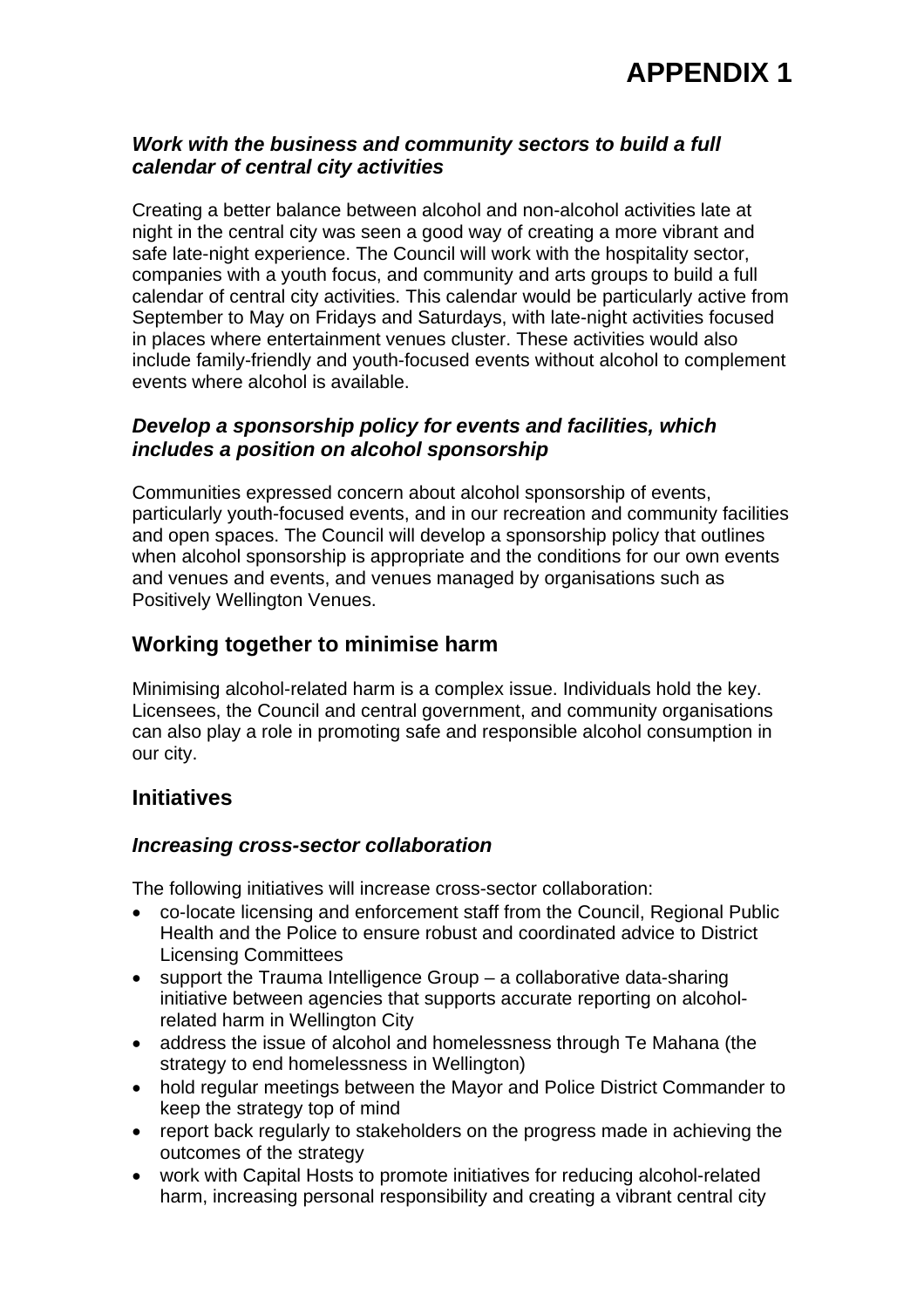- support the hospitality industry in developing best-practice training options, which are endorsed by the Council, and establishing a forum, possibly through Capital Hosts, to discuss industry issues such as door staffing
- explore new ways of working with councils in the region on shared alcoholrelated harm issues.

## *Implementation Plan*

The initiatives form an implementation plan, summarised below:

|                                                                      |              |                       | <b>Strategy outcomes</b> |                     |                          |                                            |
|----------------------------------------------------------------------|--------------|-----------------------|--------------------------|---------------------|--------------------------|--------------------------------------------|
| <b>Proposed initiative</b>                                           | Reduced harm | Increased<br>vibrancy | Improved<br>amenity      | personal<br>Greater | collaboration<br>Greater | Implementation                             |
| Addressing pre-loading and side-loading                              |              |                       |                          |                     |                          |                                            |
| Establish a 'Capital Hosts' group for                                | $\bullet$    |                       |                          |                     |                          | Prioritisation within the Council's        |
| off-licensees.                                                       |              |                       |                          |                     |                          | city safety programme.                     |
| Explore establishing a trial for                                     | $\bullet$    |                       |                          |                     | $\bullet$                | Prioritisation within the Council's        |
| reduced off-licence hours                                            |              |                       |                          |                     |                          | city safety programme.                     |
| Advocate to the Government to                                        |              |                       |                          |                     |                          | Prioritisation within the Council's        |
| further investigate minimum pricing                                  |              |                       |                          |                     |                          | stakeholder relations                      |
| and prohibiting price advertising.                                   |              |                       |                          |                     |                          | programme.                                 |
| <b>Explore regulatory and education</b>                              | $\bullet$    |                       |                          | $\bullet$           | $\bullet$                | Prioritisation within the Council's        |
| tools to support Wellington as a safe                                |              |                       |                          |                     |                          | city safety programme and work             |
| and vibrant entertainment destination.                               |              |                       |                          |                     |                          | with councils in the region.               |
| Explore a regional approach to                                       | $\bullet$    |                       |                          |                     |                          | <b>Prioritisation within the Council's</b> |
| making being intoxicated in public an                                |              |                       |                          |                     |                          | city safety programme and work             |
| offence<br>Work with the Health Promotion                            |              |                       |                          |                     |                          | with councils in the region.               |
|                                                                      | $\bullet$    |                       |                          |                     | $\bullet$                | Prioritisation within the city             |
| Agency and industry organisations on                                 |              |                       |                          |                     |                          | safety programme.                          |
| social marketing campaigns.<br>Widen and strengthen the Central City |              |                       |                          |                     |                          | Prioritisation within the Council's        |
| Liquor Ban.                                                          |              |                       |                          |                     |                          | bylaws and city safety                     |
|                                                                      |              |                       |                          |                     |                          | programmes.                                |
| Encourage better practices to identify                               |              |                       |                          |                     |                          | Prioritisation within the Council's        |
| intoxicated people entering major                                    |              |                       |                          |                     |                          | events programme and city                  |
| events.                                                              |              |                       |                          |                     |                          | safety programme.                          |
| Late-night activity in the central city                              |              |                       |                          |                     |                          |                                            |
| Support initiatives to increase non-                                 |              |                       |                          |                     |                          | Prioritisation within the Council's        |
| alcohol activities in evening and late-                              |              |                       |                          |                     |                          | economic growth and city safety            |
| night entertainment.                                                 |              |                       |                          |                     |                          | programmes.                                |
|                                                                      |              |                       |                          |                     |                          | Annual Plan.                               |
| Develop urban design plan for places                                 |              |                       |                          |                     |                          | Prioritisation within the Council's        |
| where entertainment venues cluster                                   |              |                       |                          |                     |                          | urban design programme.                    |
|                                                                      |              |                       |                          |                     |                          | Annual Plan.                               |
| Improve late-night transport options.                                | $\bullet$    |                       |                          | $\bullet$           | $\bullet$                | <b>Prioritisation within Council's</b>     |
|                                                                      |              |                       |                          |                     |                          | transportation and city safety             |
|                                                                      |              |                       |                          |                     |                          | programmes.                                |
| Improved street cleaning and rubbish                                 |              |                       |                          |                     |                          | Prioritisation within the Council's        |
| collection in the Central City.                                      |              |                       |                          |                     |                          | street activities programme.               |
|                                                                      |              |                       |                          |                     |                          | Annual Plan                                |
|                                                                      |              |                       |                          |                     |                          |                                            |
|                                                                      |              |                       |                          |                     |                          |                                            |